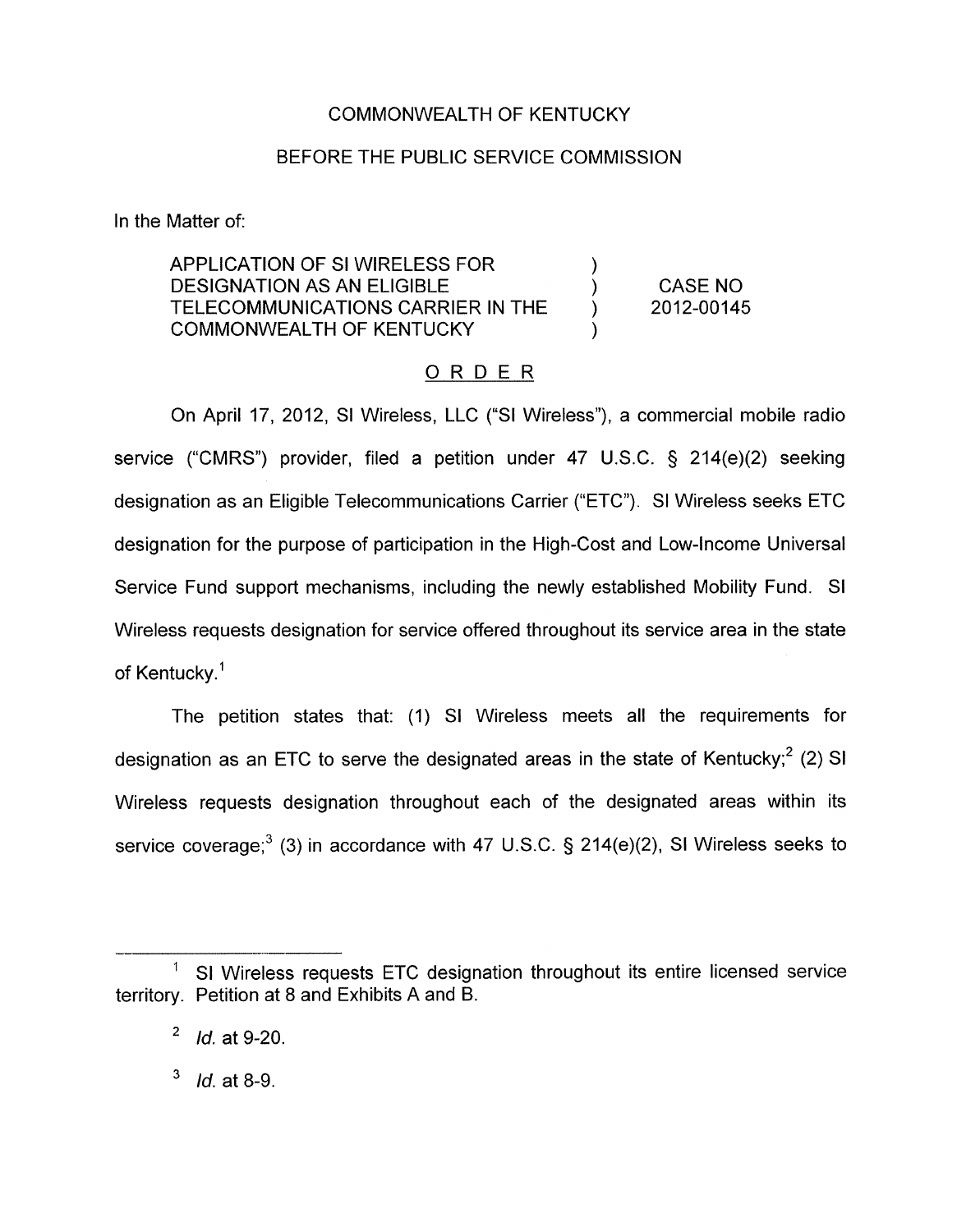be designated as an ETC in rural and non-rural wire centers;<sup>4</sup> and (4) designation of SI Wireless as an ETC for the designated areas served in Kentucky will serve the public interest.<sup>5</sup>

SI Wireless is a CMRS carrier licensed by the FCC to provide wireless communication services throughout portions of Western Kentucky. Formed in late 2009 by a partnership of Illinois-based rural independent telephone companies, SI Wireless is focused on providing CDMA-based 3G wireless services within its licensed service area that includes portions of rural Western Kentucky, which is the focus of this application, and Tennessee.<sup>6</sup>

SI Wireless requests designation as an ETC throughout its Western Kentucky service area. The Appendix identifies the specific wire centers that correspond to SI Wireless' Kentucky service area where SI Wireless seeks ETC designation. SI Wireless seeks designation in the entire rural study areas of Ballard Rural Telephone Cooperative Corporation; Salem Telephone, Inc.; West Kentucky Rural Telephone Cooperative Corporation, Inc.; and in parts of the rural study area of Windstream Kentucky East--London study area. SI Wireless is also seeking ETC designation in parts of the non-rural study area of BellSouth Telecommunications, LLC d/b/a AT&T Kentucky.<sup>7</sup>

 $1/4$  *Id.* 

*Id.* at 5.

 $\frac{6}{7}$  *Id.* at 5.<br><sup>7</sup> *Id.* at 8 and Exhibits A and B.

<sup>&</sup>lt;sup>5</sup> *Id.* at 20–27.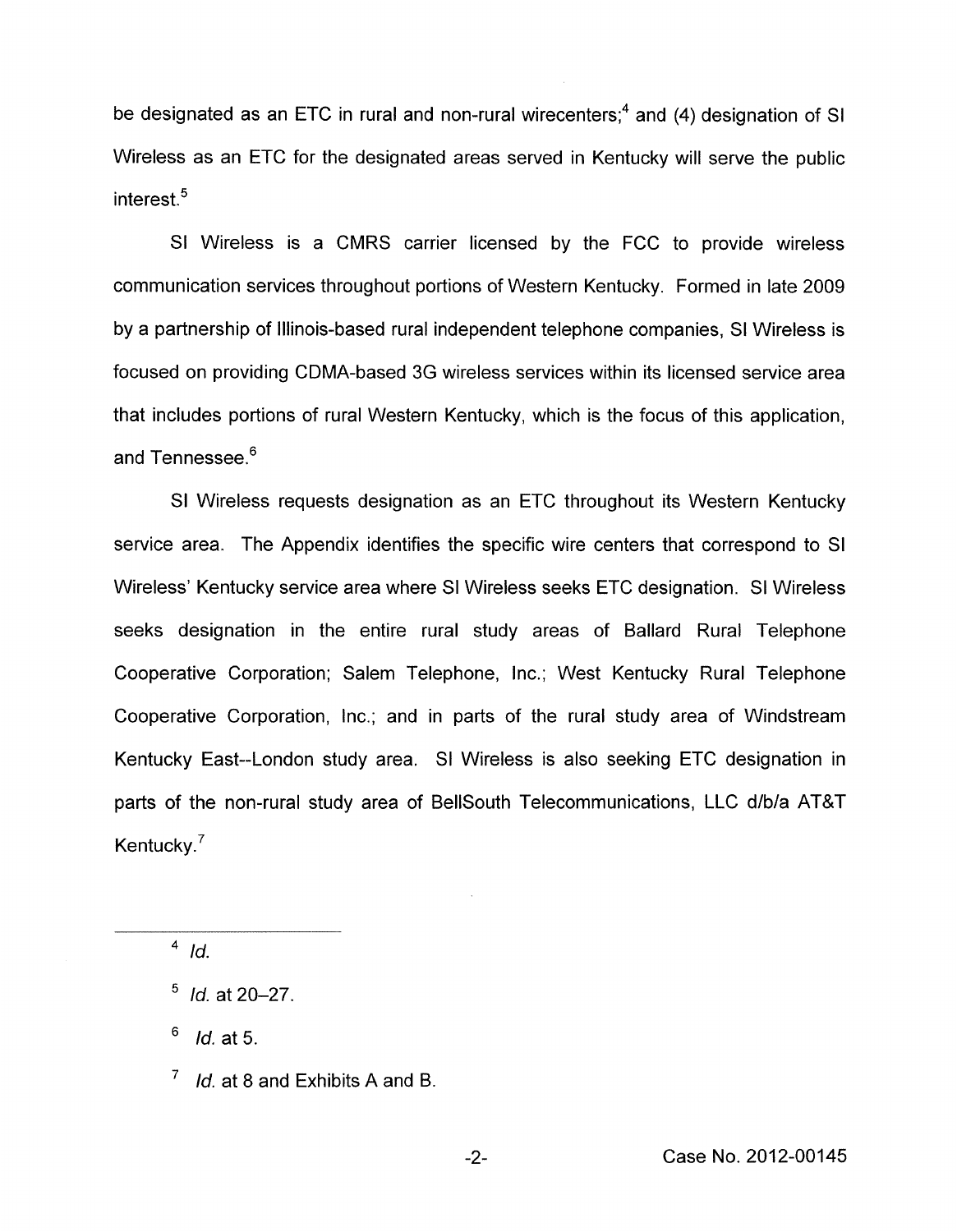#### **DISCUSSION**

Pursuant to 47 U.S.C. § 254(e), "only an eligible telecommunications carrier designated under 47 U.S.C. § 214(e) shall be eligible to receive specific Federal universal service support." Pursuant to 47 U.S.C.  $\S$  214(e)(1), a common carrier designated as an ETC must offer and advertise the services supported by the federal universal service mechanisms throughout the designated service area.

Pursuant to 47 U.S.C. § 214(e)(2), state commissions bear the primary responsibility for performing ETC designations. Under the same section, the Commission may, with respect to an area served by a rural telephone company, and shall, in all other cases, designate more than one common carrier as an ETC for a designated service area, consistent with the public interest, convenience, and necessity, as long as the requesting carrier meets the requirements of 47 U.S.C.  $\S$  214(e)(1). Also, before designating an additional ETC for an area served by a rural telephone company, the Commission must determine that the designation is in the public interest.

As outlined in 47 C.F.R. 5 54.201(d), an ETC petition must contain the following: (1) a certification that the petitioner offers or intends to offer all services designated for support by the Commission pursuant to 47 U.S.C. § 254(c); (2) a certification that the petitioner offers or intends to offer the supported services "either using its own facilities or a combination of its own facilities and resale of another carrier's services;" (3) a description of how the petitioner "advertise[s] the availability of [supported] services and the charges therefore [sic] using media of general distribution;" and (4) if the petitioner meets the definition of a "rural telephone company" pursuant to 47 U.S.C. § 153(37), the petitioner must identify its study area; or, if the petitioner is not a rural telephone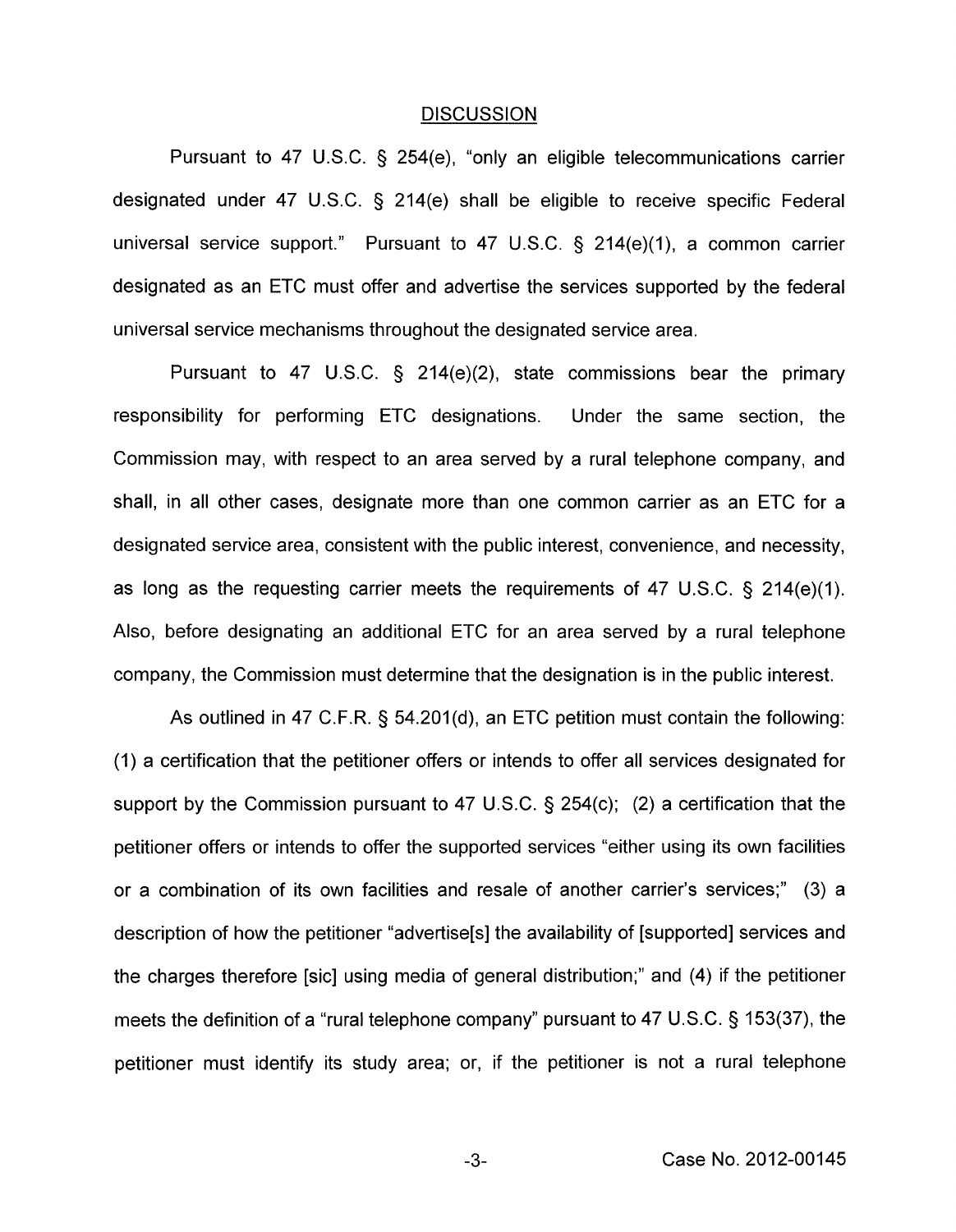company, it must include a detailed description of the geographic service area for which it requests an ETC designation from the Commission.

## OFFERING THE SERVICES DESIGNATED FOR SUPPORT

SI Wireless has demonstrated through the required certifications and related filings that it now offers, or will offer upon designation as an ETC, the services supported by the federal universal service mechanism. SI Wireless certifies that it now provides or will provide throughout its designated service area the services and functionalities enumerated in 47 C.F.R. § 54.101. SI Wireless has also certified that, in compliance with 47 C.F.R § 54.405, it will make available and advertise Lifeline service to qualifying low-income consumers.

# OFFERING THE SUPPORTED SERVICES USING A CARRIER'S OWN FACILITIES

SI Wireless is a facilities-based wireless telecommunications carrier with its own switching, transport, cell sites, and associated telecommunications facilities in its proposed designated ETC service area. SI Wireless states that it intends to provide the supported services using its existing network infrastructure. As discussed previously in this Order, 47 C.F.R. § 54.201(d) defines the requirements that a carrier must fulfill in order to be granted ETC status. Under section  $(d)(1)$ , the carrier must provide the supported services by "either using its own facilities or a combination of its own facilities and resale of another carrier's services (including the services offered by another eligible telecommunications carrier)." The next section, 47 C.F.R. § 54.201(e), defines the term "facilities" to mean "any physical components of the telecommunications network that are used in the transmission or routing of the service that are designated for support pursuant to subpart B of this part."  $47$  C.F.R. § 54.201(f) provides that "the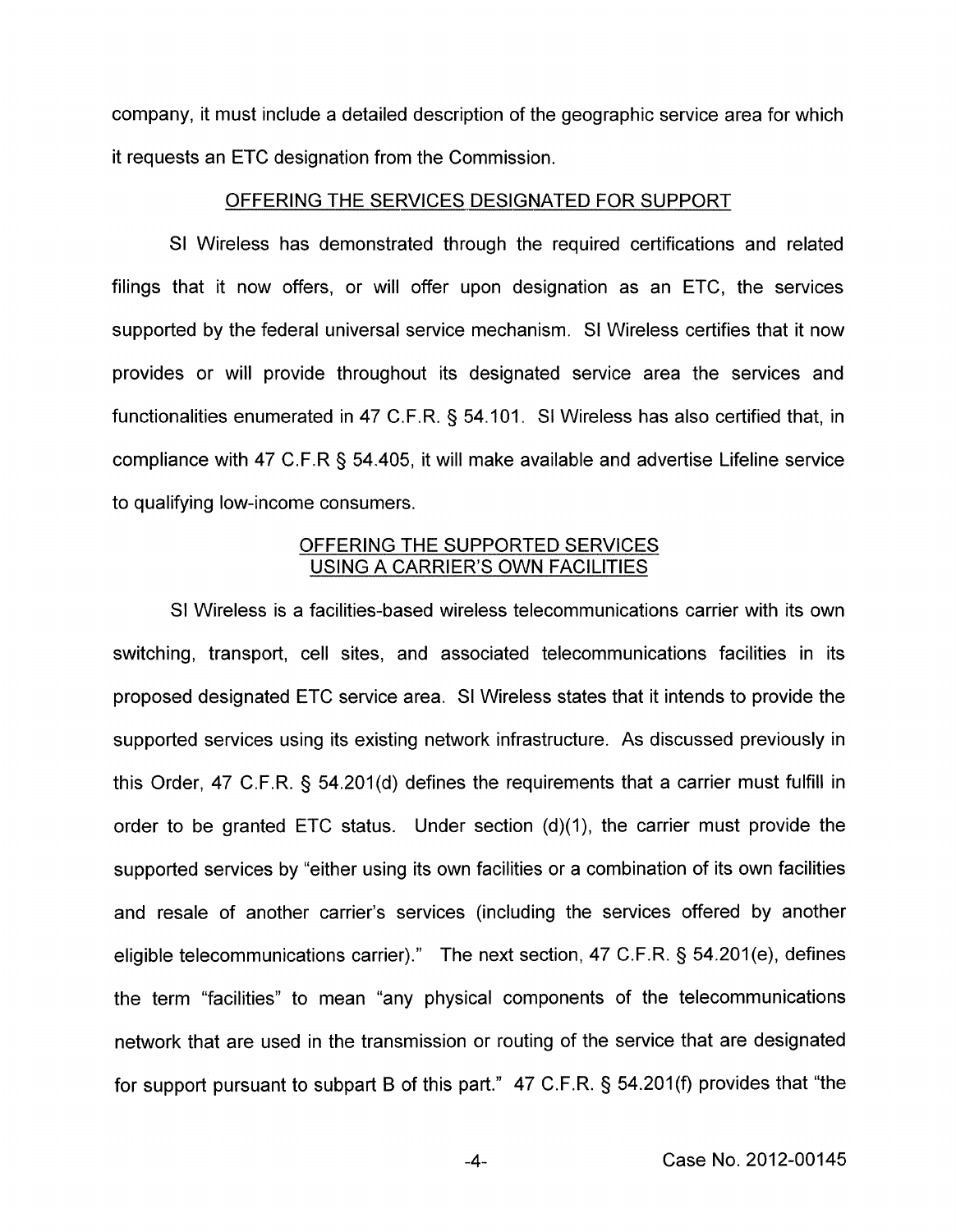term 'own facilities' includes, but is not limited to, facilities obtained as unbundled network elements pursuant to part 51 of this chapter, provided that such facilities meet the definition of the term 'facilities' under this subpart. $^{8}$  The Commission finds that SI Wireless has demonstrated that it satisfies the requirement of Section 214(e)(1)(A) and that it offers the supported services using either its own facilities or a combination of its own facilities and resale of another carrier's services.

## ADVERTISING SUPPORTED SERVICES

SI Wireless states in its application that it widely advertises the availability of its services via television, radio, newspapers, magazines and other print advertisements, outdoor advertising, direct marketing and the Internet to reach consumers throughout SI Wireless' service area. In addition, SI Wireless will advertise the availability of Lifeline through various channels designed to reach those most likely to qualify for the service.

**SI** Wireless has demonstrated that it satisfies the requirement of 47 U.S.C.  $\S$  214(e)(1)(b) to advertise the availability of the supported services and the charges, therefore, using media of general distribution. In its petition, SI Wireless states that it will publicize the availability of Lifeline and Link-Up in a manner reasonably designed to reach those likely to qualify for those services, as required by 47 C.F.R. §§ 54.405(b) and 54.411(d). SI Wireless shall also be required to advertise each of the supported services on a regular basis in newspapers, magazines, television, and radio, in accordance with 47 C.F.R.  $\S$  54.201(d)(2).

<sup>&#</sup>x27; See, *eg.,* 47 C.F.R. §§ 51.307-51.318, which outline the requirements for carrier access to and use of unbundled network elements.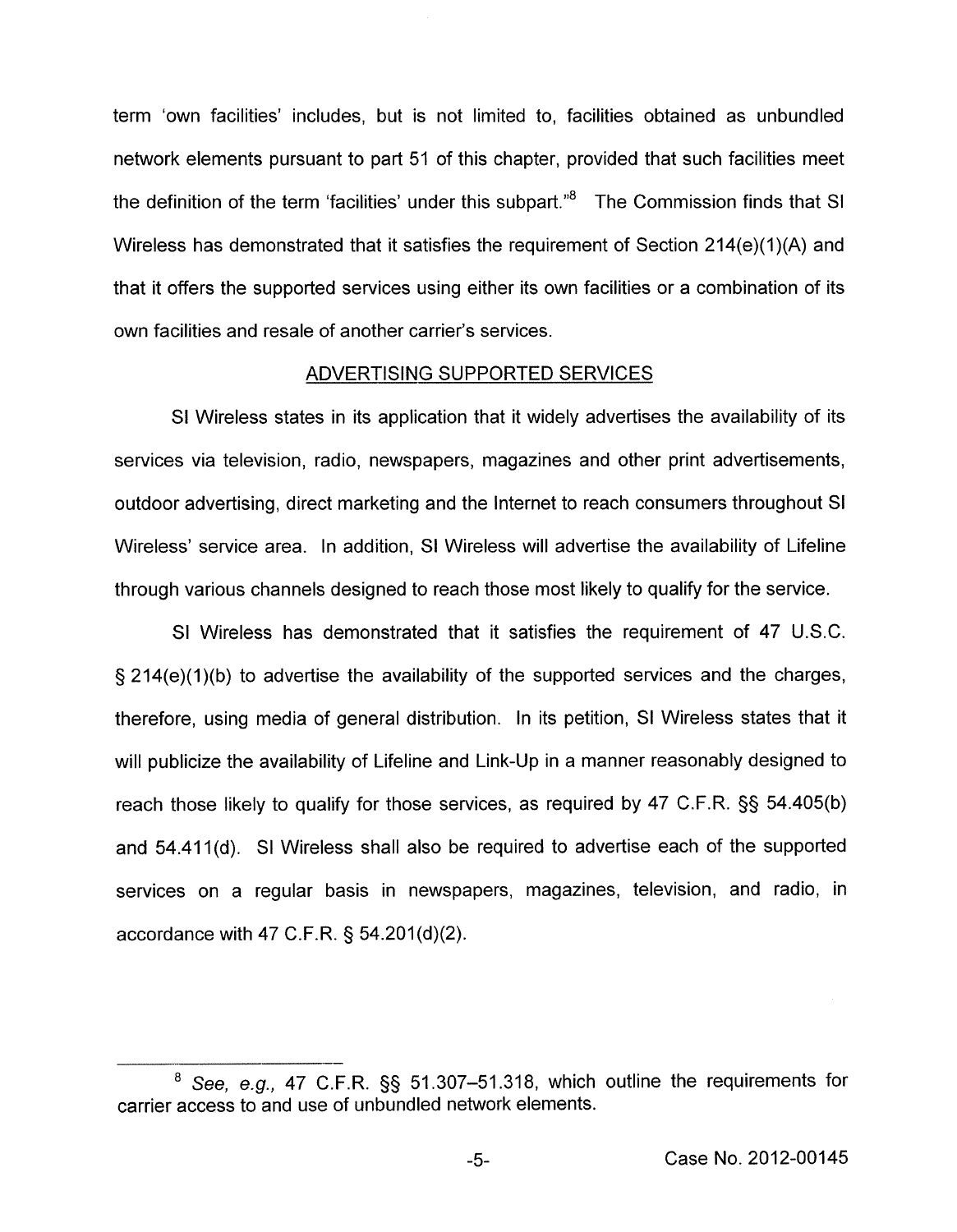## RURAL AND NON-RURAL STUDY AREAS

The Federal Communications Commission ("FCC") has previously found designation of additional ETCs in areas served by non-rural telephone companies to be in the public interest based upon a demonstration that the requesting carrier complies with the statutory eligibility obligations of 47 U.S.C. § 214(e)(1).<sup>9</sup>

#### Rural Studv Areas

In considering whether designation of SI Wireless as an ETC in areas served by rural telephone companies will serve the public interest, the Commission must consider whether the benefits of an additional ETC in such study areas outweigh any potential harm. In determining whether designation of a competitive ETC in a rural telephone company's service area is in the public interest, the Commission must weigh the benefits of increased competitive choice, the impact of the designation on the universal service fund, the unique advantages and disadvantages of the competitor's service offering, any commitments made regarding quality of telephone service, and the competitive ETC's ability to satisfy its obligation to serve the designated service areas within a reasonable time frame.

#### Public Interest Analvsis

The Commission finds that SI Wireless' universal service offering will provide a variety of benefits to customers. For instance, SI Wireless has committed to provide customers access to telecommunications and data services where they do not have access to a wireline telephone. In addition, the mobility of SI Wireless' wireless service

<sup>&</sup>lt;sup>9</sup> See, e.g., Cellco Partnership d/b/a Bell Atlantic Mobile Petition for Designation *as an Eligible Telecommunications Carrier,* Memorandum Opinion and Order, CC Docket No. 96-45, 16 FCC Rcd 39 (2000).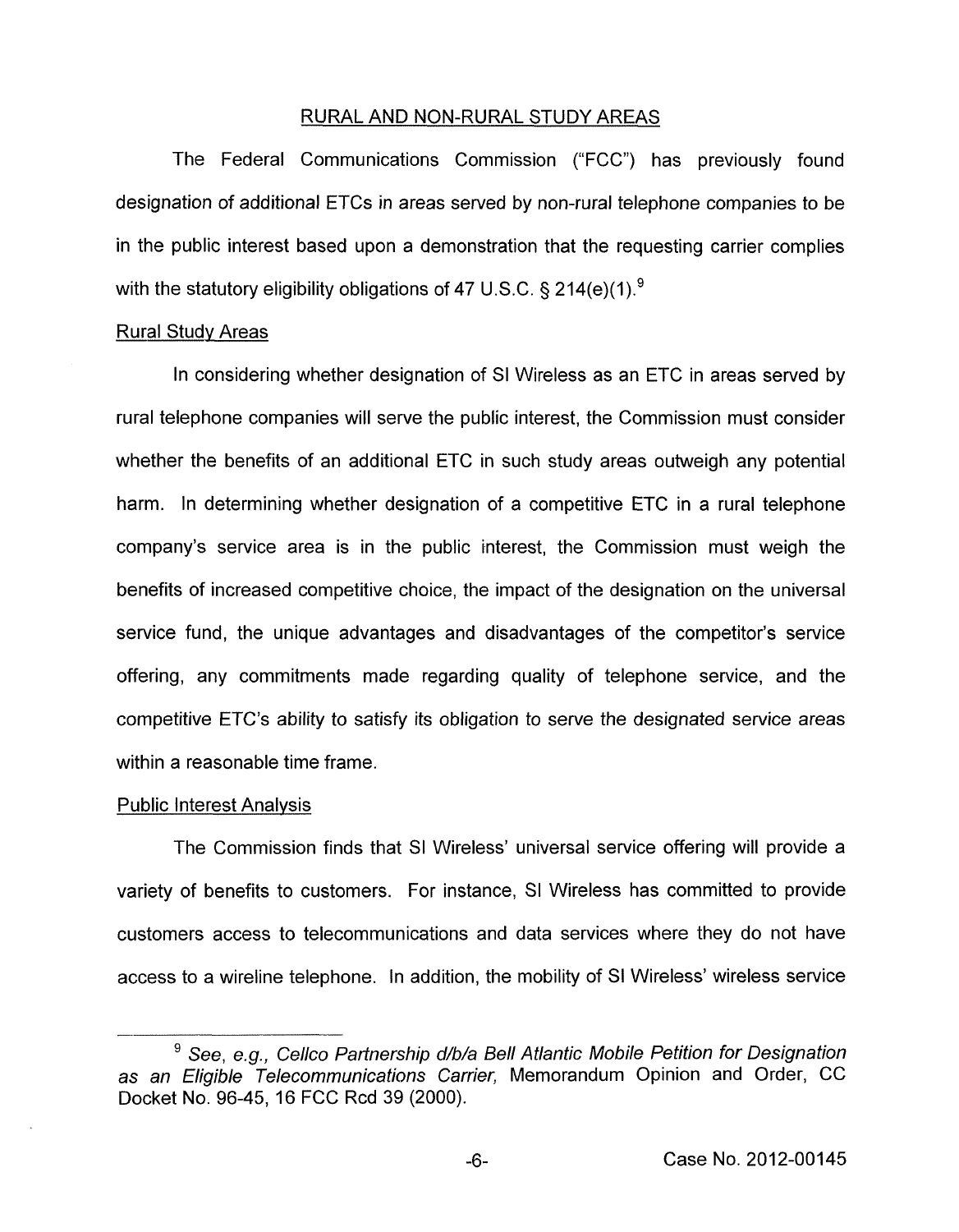will provide benefits such as access to emergency services that can mitigate the unique risks of geographic isolation associated with living in rural communities. Moreover, SI Wireless states that it offers larger local calling areas than those of the incumbent LECs it competes against, which could result in important health and safety benefits so that people in need are not required to travel long distances to find a telephone in an emergency or other important health or safety situation.<sup>10</sup>

In determining whether the public interest is served, the burden of proof is upon the ETC applicant.<sup>11</sup> SI Wireless asserts that granting ETC designation to SI Wireless will provide rural consumers the benefits of competition through increased choices and further the deployment of new telecommunications services. They also assert that granting the request will not harm consumers. SI Wireless has satisfied the burden of proof in establishing that its universal service offering in this area will provide benefits to rural consumers.

## Designated Service Areas

The Commission finds that SI Wireless should be certified as an ETC in the requested service areas served by rural and non-rural telephone companies, as listed in the Appendix to this Order.

## **Regulatory Oversight**

In addition to its annual certification filing under 47 C.F.R. §§ 54.513 and 54.314, NPCR, Inc. d/b/a Nextel Partners, the first wireless carrier to qualify as an ETC, agreed to submit records and documentation on an annual basis detailing: (1) its progress

 $10$  Petition at 24.

See Highland Cellular Order, 19 FCC Rcd at 6431, para. 20; Virginia Cellular Order, 19 FCC Rcd at 1574-75, para. 26.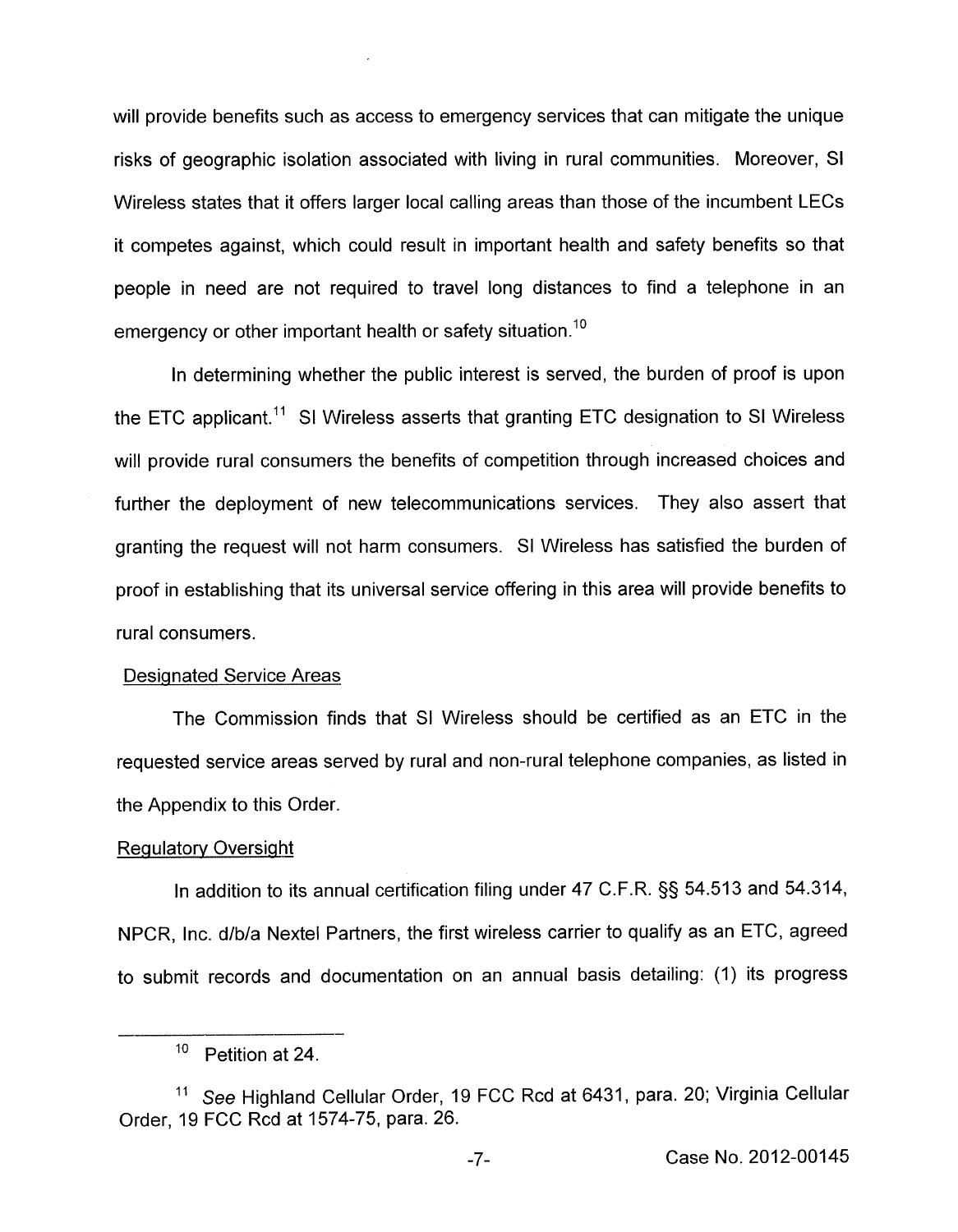toward meeting its build-out plans; (2) the number of complaints per 1,000 handsets; and (3) information detailing how many requests for service from potential customers were unfulfilled for the past year.<sup>12</sup> SI Wireless stated in the application that it is prepared to make similar compliance filings.<sup>13</sup> The Commission finds that SI Wireless should be required to file this information and make any other information as it relates to service available to the Commission.

# ANNUAL CERTIFICATION AND VERIFICATION

In compliance with FCC Rules, SI Wireless has agreed to have policies and procedures in place to verify eligibility of prospective Lifeline customers.<sup>14</sup> SI Wireless will require prospective Lifeline customers to provide documentation to verify eligibility to support the application in compliance with 47 C.F.R.  $\S$  54.410.<sup>15</sup> SI Wireless will also recertify all subscribers in accordance with 47 C.F.R.  $\frac{1}{5}$  54.410(f).<sup>16</sup> The Commission finds that SI Wireless' plan to meet the annual certification and verification requirements is in accordance with the Commission's requirements.

The Commission, having reviewed the evidence of record and being otherwise sufficiently advised, HEREBY ORDERS that:

16 *Id.* 

<sup>&</sup>lt;sup>12</sup> Case No. 2003-00143, Petition of NPCR, Inc. d/b/a Nextel Partners for Designation as an Eligible Telecommunications Carrier in the State of Kentucky, (Dec. 16, 2004).

**l3** Petition at 14.

**j4** *Id.* at 18.

**l5** *Id.* at 19.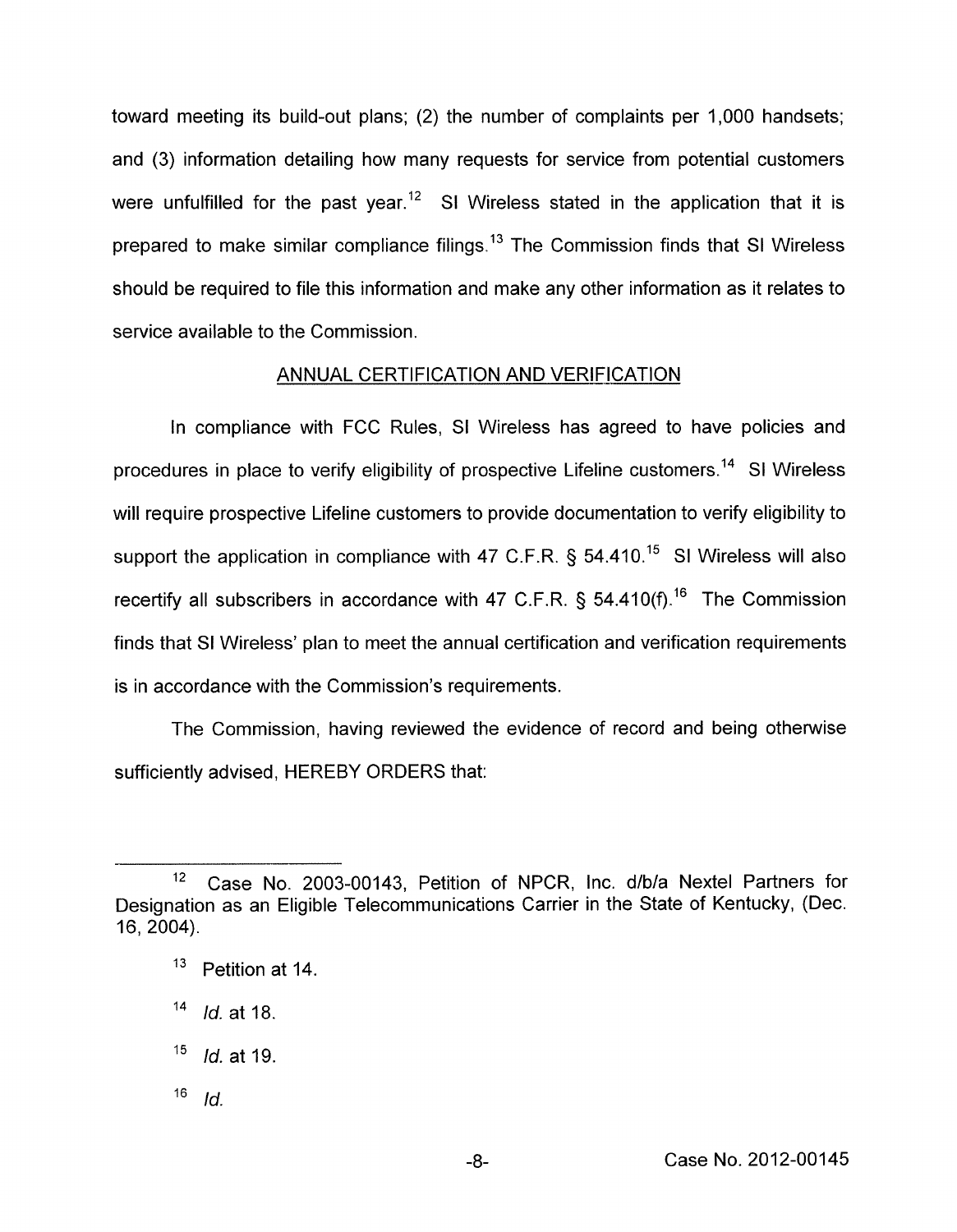1. SI Wireless is designated as an ETC for the exchanges of the Rural and Non-rural Telephone Companies identified in the Appendix to this Order.

2. During the current certification period, SI Wireless shall be eligible to receive High-Cost and Low-Income Federal Universal Service Funds and State Universal Service Fund support for Lifeline.

3. SI Wireless shall offer low-income universal support services to consumers in its service area.

4. SI Wireless shall offer these services using its own facilities or a combination of its own facilities and resale of another carrier's services, including the services offered by another ETC.

5. Pursuant to 47 C.F.R. *5* 54.201(i), SI Wireless shall be precluded from offering universal service support exclusively through the resale of another carrier's services.

*6.* SI Wireless shall advertise the availability of and charges for these services using media of general distribution.

7. SI Wireless must file its compliance information as stated herein and its annual certification with the Commission by September 1 in accordance with the requirements of Administrative Case No. 381.<sup>17</sup>

8. SI Wireless must comply with the FCC's annual certification process for Lifeline customers in accordance with the requirements of 47 C.F.R. § 54.410(f).<sup>18</sup>

<sup>&</sup>lt;sup>17</sup> Administrative Case No. 381, A Certification of the Carriers Receiving Federal Universal Service High-Cost Support (Ky. PSC Sept. 24, 2008).

<sup>&</sup>lt;sup>18</sup> Administrative Case No. 2012-00146, Lifeline Reform (Ky. PSC May 1, 2012).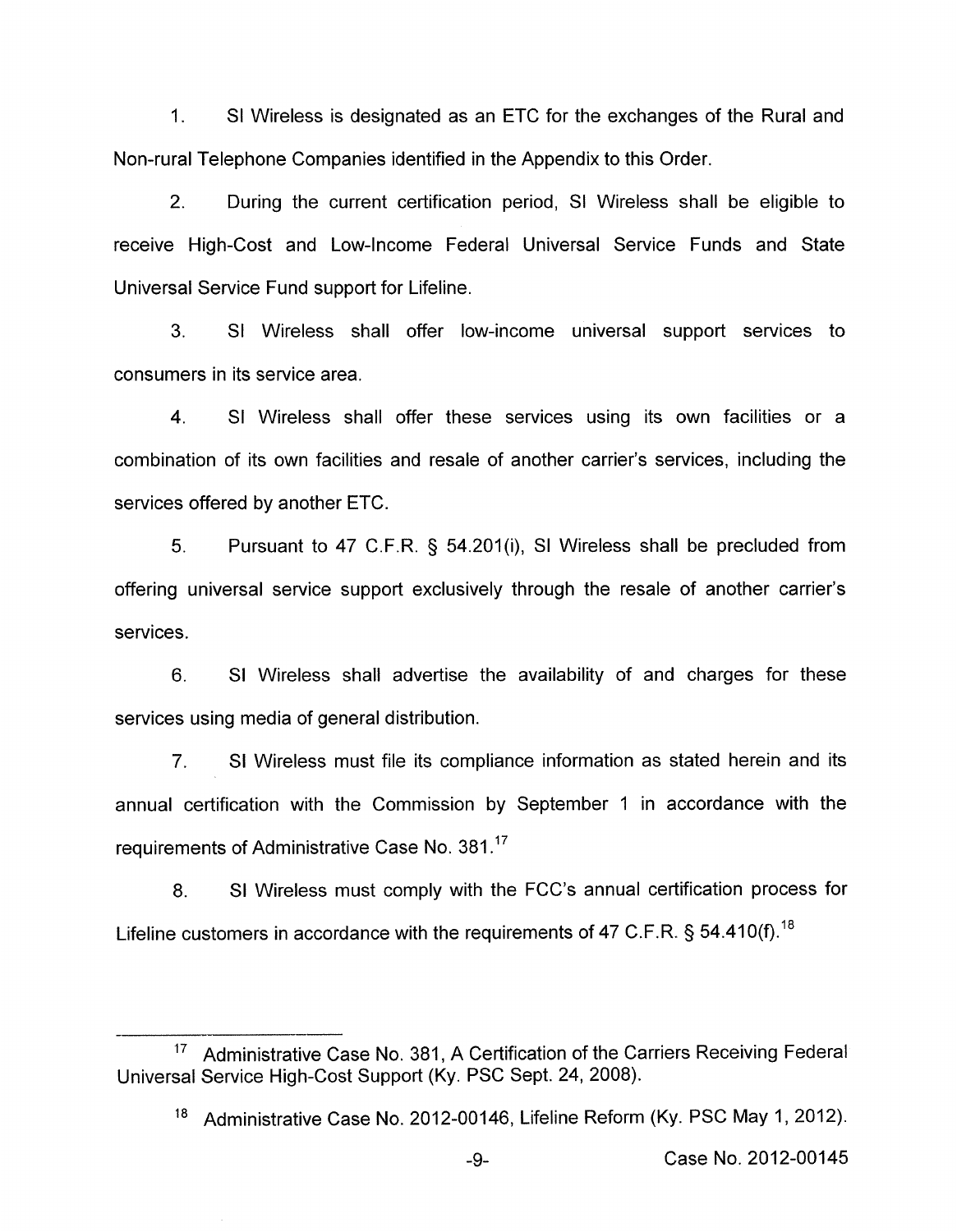9. A copy of this Order shall be served upon the FCC and the Universal Service Administrative Company

By the Commission



ATTEST:

Stephanic Paul A Duff Denver

Case No. 2012-00145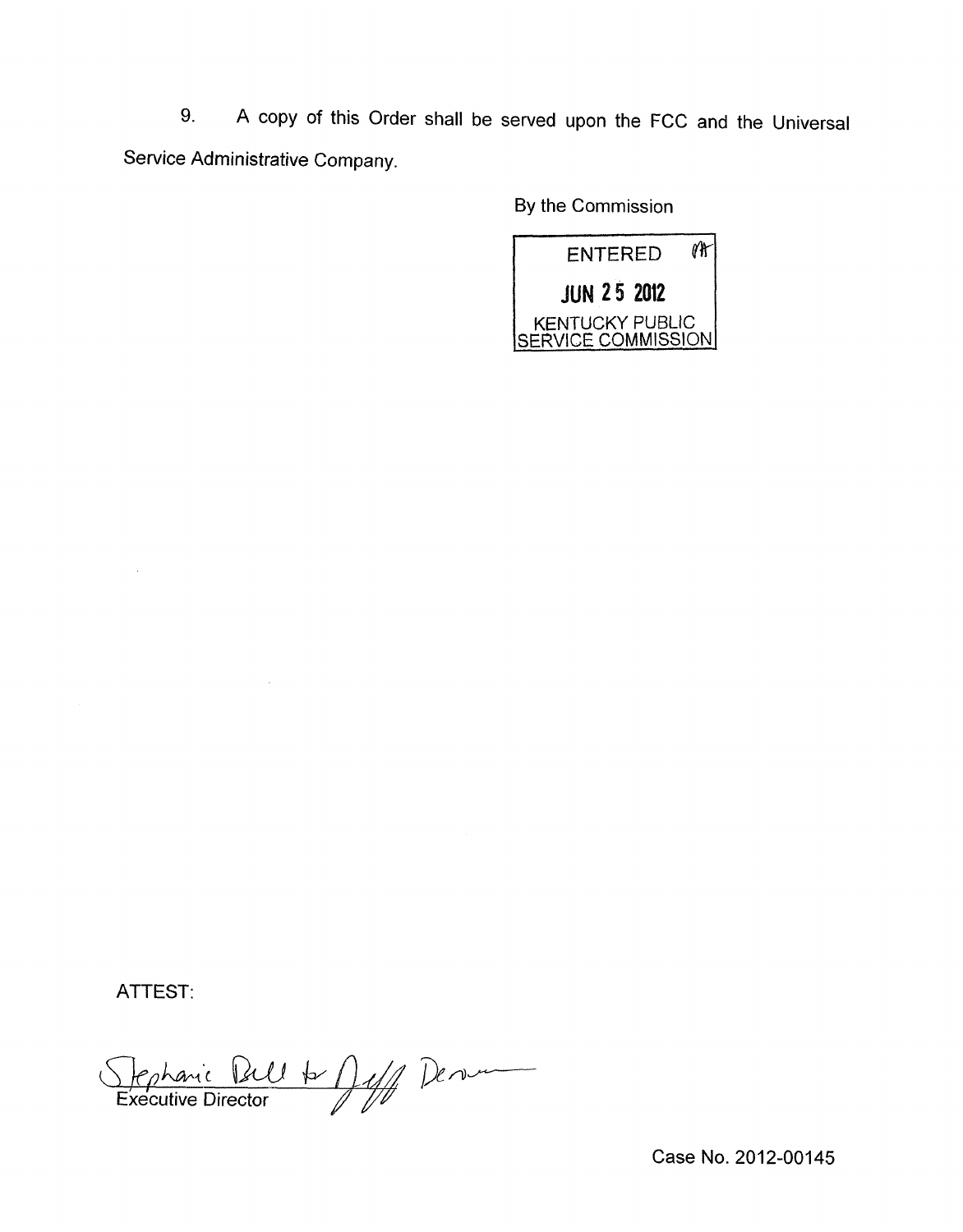# APPENDIX

# APPENDIX TO AN ORDER OF THE KENTUCKY PUBLIC SERVICE<br>COMMISSION IN CASE NO. 2012-00145 DATED JUN 2.5 2012 COMMISSION IN CASE NO. 2012-00145 DATED

Designated Areas for which SI WIRELESS is Granted ETC Designation

1. Non-Rural ILEC Wire Centers

265182 BellSouth Telecommunications, LLC dba AT&T Kentucky - KY

| <b>FLTNKYMA</b> | <b>FRDNKYMA</b> | <b>SEBRKYMA</b> | <b>SLGHKYMA</b> | <b>STRGKYMA</b> |
|-----------------|-----------------|-----------------|-----------------|-----------------|
| <b>GBVLKYMA</b> | <b>HANSKYMA</b> | <b>HCMNKYMA</b> | <b>LFYTKYMA</b> | <b>MARNKYMA</b> |
| <b>MDVIKYMA</b> | <b>MGFDKYMA</b> | <b>MRRYKYMA</b> | <b>MYFDKYMA</b> | <b>NEBOKYMA</b> |
| <b>PDCKKYIP</b> | <b>PDCHKYLO</b> | <b>PDCKKYMA</b> | <b>PDCHKYRL</b> | <b>AURRKYMA</b> |
| <b>BNTNKYMA</b> | <b>PRTNKYES</b> | <b>PRVDKYMA</b> | <b>CADZKYMA</b> | <b>CLAYKYMA</b> |
| <b>CLTNKYMA</b> | <b>CNTNKYMA</b> | <b>DIXNKYMA</b> | <b>DWSPKYMA</b> | <b>EDVLKYMA</b> |
| UNCYTNMA*       |                 |                 |                 |                 |

Only to the extent this exchange is located in KY

2. Rural ILEC Wire Centers

260396 Ballard Rural Telephone Cooperative Corporation, Inc.

| <b>RNDNKYXA</b> | RRI<br>/ x Δ<br>ww.    | GAGEKYX   | HETHKYXA | <b>KYXA</b><br>TKEVL |
|-----------------|------------------------|-----------|----------|----------------------|
| TKVYA<br>ΔI.    | KVYA<br>- VALC<br>`K I | _________ |          |                      |

260417 Salem Telephone Company

260421 West Kentucky Rural Telephone Cooperative Corporation, Inc.

| CNHMKYXA   FLDLKY01 |                       | FNFMKYXA | FRNGKYXA   FRTNKYXA   |                   |
|---------------------|-----------------------|----------|-----------------------|-------------------|
| HAZI KYXA           | ' HRDNKYXA   KRKSKYXA |          | ' LOWSKYXA   LYGVKYXA |                   |
| I YVI KYXA          | NWCNKYXA   SDLIKYXA   |          | WINGKYXA              | <b>I WPLNKYXA</b> |

260691 Windstream Kentucky East, Inc. - London

| ' ARTNKYXA  | - RRWI KYXA | * ±CLCTKYXA → | ± CLMBKYXA ⊺ | MLBNKYXA |
|-------------|-------------|---------------|--------------|----------|
| ' SMLDKYXA. |             |               |              |          |